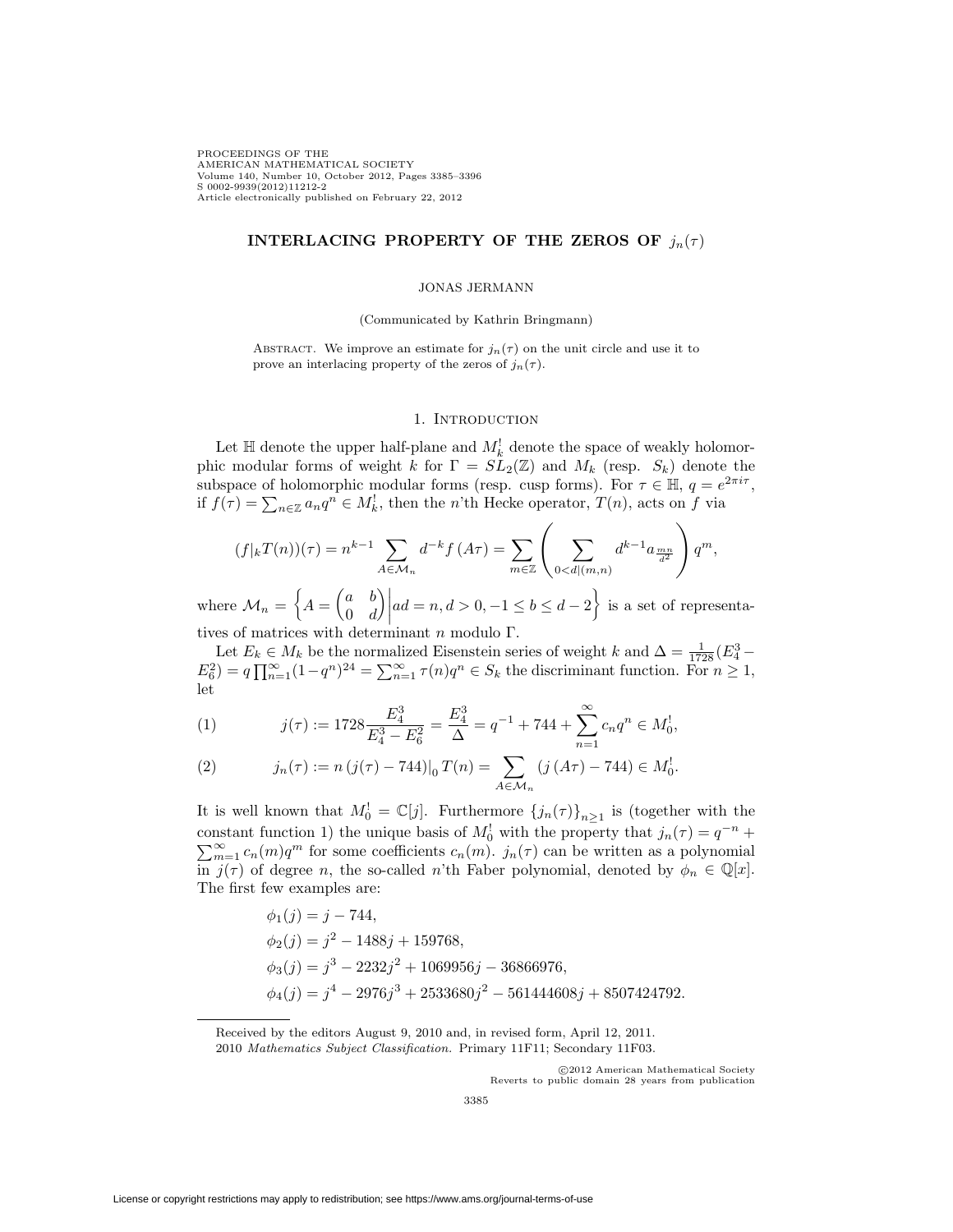Let

(3) 
$$
\mathcal{C} := \left\{ \tau \in \mathbb{H} \middle| |\tau| = 1 \text{ and } 0 \leq \Re(\tau) \leq \frac{1}{2} \right\}
$$

denote the arc of the unit circle which is part of the strict fundamental domain of Γ, denoted by

(4) 
$$
\mathcal{F} = \left\{ \tau \in \mathbb{H} \middle| -\frac{1}{2} < \Re(\tau) \leq \frac{1}{2} \text{ and } |\tau| > 1 \right\} \cup \mathcal{C}.
$$

Recall that  $\tau \mapsto j(\tau)$  gives a 1-1 correspondence between F and C. The inverse image of  $\mathbb{R} = (-\infty, 0) \cup [0, 1728] \cup (1728, \infty)$  is given by  $\{\frac{1}{2} + iy \mid y > \frac{\sqrt{3}}{2}\} \cup C \cup$  $\{iy|y>1\}$ . In particular  $j(i) = 1728$ ,  $j(\sigma) = 0$  (where  $\sigma = e^{\frac{2\pi i}{6}}$ ) and C is mapped to the interval [0, 1728]. Consequently  $j_n(\tau)$  takes real values for  $\tau$  in  $\mathcal{C}$ .

The zeros of modular functions have been studied by several authors (see e.g. [\[RSD70\]](#page-11-0), [\[Ran82\]](#page-11-1), [\[AKN97\]](#page-11-2), [\[DJ08\]](#page-11-3), [\[Noz08\]](#page-11-4), [\[KZ98\]](#page-11-5)). The first result probably goes back to a paper [\[RSD70\]](#page-11-0) by Rankin and Swinnerton-Dyer in which they prove that all the zeros of the Eisenstein series  $E_k$  in the fundamental domain are simple and lie on the unit circle using a basic estimate of  $E<sub>k</sub>$  on the unit circle.

In 1997 Asai, Kaneko and Ninomiya [\[AKN97\]](#page-11-2) showed that the same holds for  $j_n$ :

<span id="page-1-0"></span>**Theorem 1.1** ([\[AKN97\]](#page-11-2)). For each  $n \geq 1$ , all the zeros of  $\phi_n(j)$  are simple and lie in the interval (0,1728) or equivalently the zeros of  $j_n(\tau)$  in F are simple and lie on C.

To prove Theorem [1.1](#page-1-0) the following key estimate for  $j_n(\tau)$  on the unit circle was used:

<span id="page-1-3"></span><span id="page-1-1"></span>**Lemma 1.2** ([AKN97]). Let 
$$
\tau = x + iy \in C
$$
. Then  
(5)  $|j_n(\tau)e^{-2\pi ny} - 2\cos(2\pi nx)| < 2$ .

On the other hand, in 2008 Nozaki [\[Noz08\]](#page-11-4) improved the results of Rankin and Swinnerton-Dyer ([\[RSD70\]](#page-11-0)) and showed that the zeros of  $E_k$  and  $E_{k+12}$  interlace by improving the estimates for  $E_k$  on the unit circle.

Similarly we will improve the estimate in Lemma [1.2](#page-1-1) for  $j_n(\tau)$  on the unit circle (see Lemma [2.1\)](#page-1-2) and use it to show Theorem [3.1:](#page-6-0)

**Theorem.** The zeros of  $j_n(\tau)$  and  $j_{n+1}(\tau)$  on C interlace for  $n \geq 1$ .

In this context the precise meaning of interlacing is given in equation [\(25\)](#page-6-1) in Theorem [3.1.](#page-6-0)

2. ESTIMATES FOR  $j_n(\tau)$ 

For  $x \in [0, \frac{1}{2}]$  we define the following functions:

(6) 
$$
v(x) := \sqrt{\frac{1+x}{1-x}} \in [1, \sqrt{3}],
$$

(7) 
$$
R_n(x) := e^{-2\pi nv(x)\left(\frac{1}{2} - x\right)}.
$$

The following estimate holds:

<span id="page-1-2"></span>**Lemma 2.1** (Key Lemma). Let  $\tau = x + iy \in \mathcal{C}$ ,  $n > 3$ . Then:

<span id="page-1-4"></span>(8) 
$$
\left| j_n(\tau) e^{-2\pi ny} - 2\cos(2\pi nx) - (-1)^n R_n(x) \right| \le e^{-\pi ny} n.
$$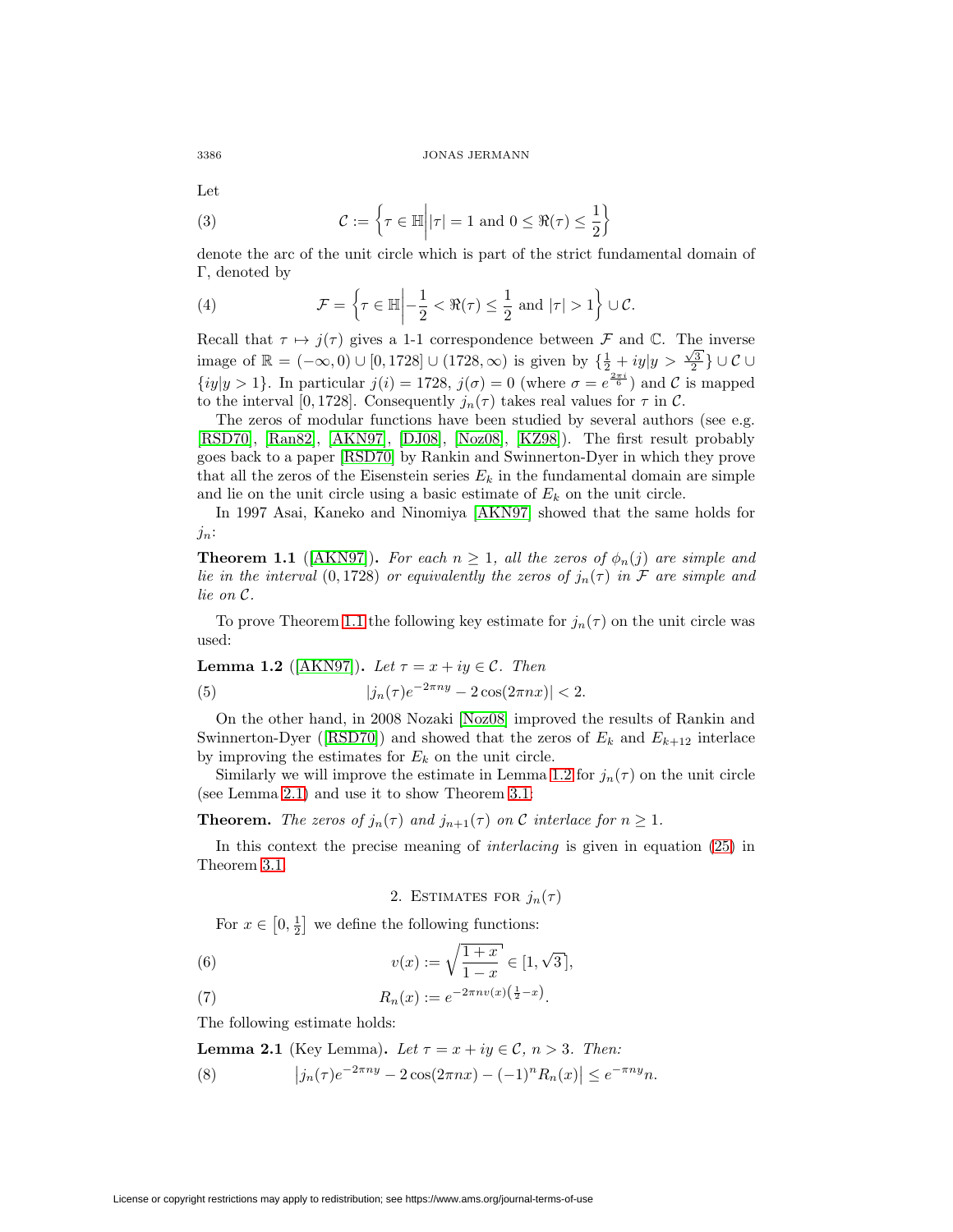As an immediate consequence we get

## <span id="page-2-0"></span>**Corollary 2.2.**

(9) 
$$
|j_n(\tau)e^{-2\pi ny} - 2\cos(2\pi nx)| \le e^{-2\pi nv(x)\left(\frac{1}{2} - x\right)} + e^{-\pi ny}n
$$

$$
\le e^{-2\pi n\left(\frac{1}{2} - x\right)} + e^{-\frac{\sqrt{3}}{2}\pi n}n < 1.1.
$$

Remark. If we enlarge the region from C to  $\tilde{\mathcal{C}} := -\overline{\mathcal{C}} \cup \mathcal{C}$ , then the following estimate holds (which is symmetric in  $x$ ):

<span id="page-2-4"></span>(10) 
$$
\left|j_n(\tau)e^{-2\pi ny} - 2\cos(2\pi nx) - (-1)^n (R_n(x) + R_n(-x))\right| \le e^{-\pi ny} n.
$$

We first make some observations before we begin the proof of Lemma [2.1:](#page-1-2)

By Theorem [1.1](#page-1-0)  $j_n(\tau)$  has exactly n simple zeros in F, all lying on C. Let  $u_{n,k}$ for  $k = 0, ..., n - 1$  denote their real part (with decreasing real part for increasing k). As already shown in [\[AKN97\]](#page-11-2), as a consequence of  $(5)$ , we have the following estimate for  $n \geq 4$ :

<span id="page-2-1"></span>(11) 
$$
|u_{n,k} - x_{n,k}| < \frac{1}{4n}
$$
, where

(12) 
$$
x_{n,k} := \frac{1}{2} - \frac{k}{2n} - \frac{1}{4n}
$$

are exactly the *n* distinct zeros of  $2\cos(2\pi nx)$  on  $[0, \frac{1}{2}]$ . In particular the  $u_{n,k}$ 's are (uniformly) equidistributed on  $[0, \frac{1}{2}]$ . Using Corollary [2.2](#page-2-0) we can show that in fact the following (slightly stronger) preliminary estimate for the location of the zeros  $u_{n,k}$  holds:

<span id="page-2-5"></span>**Lemma 2.3** (Preliminary estimate). Let  $n \geq 4$ . Then:

<span id="page-2-2"></span>(13) 
$$
|u_{n,k} - x_{n,k}| < \frac{1}{11.0n}.
$$

We will need this technical estimate later for the proof of Theorem [3.1.](#page-6-0)

For the convenience of the reader we start by recalling quickly the proof of Theorem [1.1](#page-1-0) and [\(11\)](#page-2-1). The idea is to show that  $2\cos(2\pi nx)$  determines the sign of  $j_n(\tau)$  for  $|x-x_{n,k}|$  large enough. The result then follows from the known behaviour of  $2\cos(2\pi nx)$  around the zero  $x_{n,k}$ . Namely, if  $x = x_{n,k} + r$ , then

$$
2\cos(2\pi nx) = (-1)^{n+k} 2\sin(2\pi nr).
$$

This is an odd and strictly monotone function in r in the region  $x_{n,k} - \frac{1}{4n} \leq x \leq$  $x_{n,k} + \frac{1}{4n}$ , and

<span id="page-2-3"></span>(14) 
$$
2 \cos \left( 2 \pi n \left( x_{n,k} \pm \frac{1}{4n} \right) \right) = \pm (-1)^{n+k} 2.
$$

Since  $|j_n(\tau)e^{-2\pi ny}-2\cos(2\pi nx)| < 2$  by [\(5\)](#page-1-3) the function  $j_n(\tau)$  must change sign at least once in each part of C with  $x_{n,k} - \frac{1}{4n} < x < x_{n,k} + \frac{1}{4n}$  for  $k = 0, ..., n - 1$ . Hence  $j_n(\tau)$  has at least n distinct zeros on C. By the valence formula those constitute all zeros. This shows Theorem [1.1](#page-1-0) and the estimate [\(11\)](#page-2-1).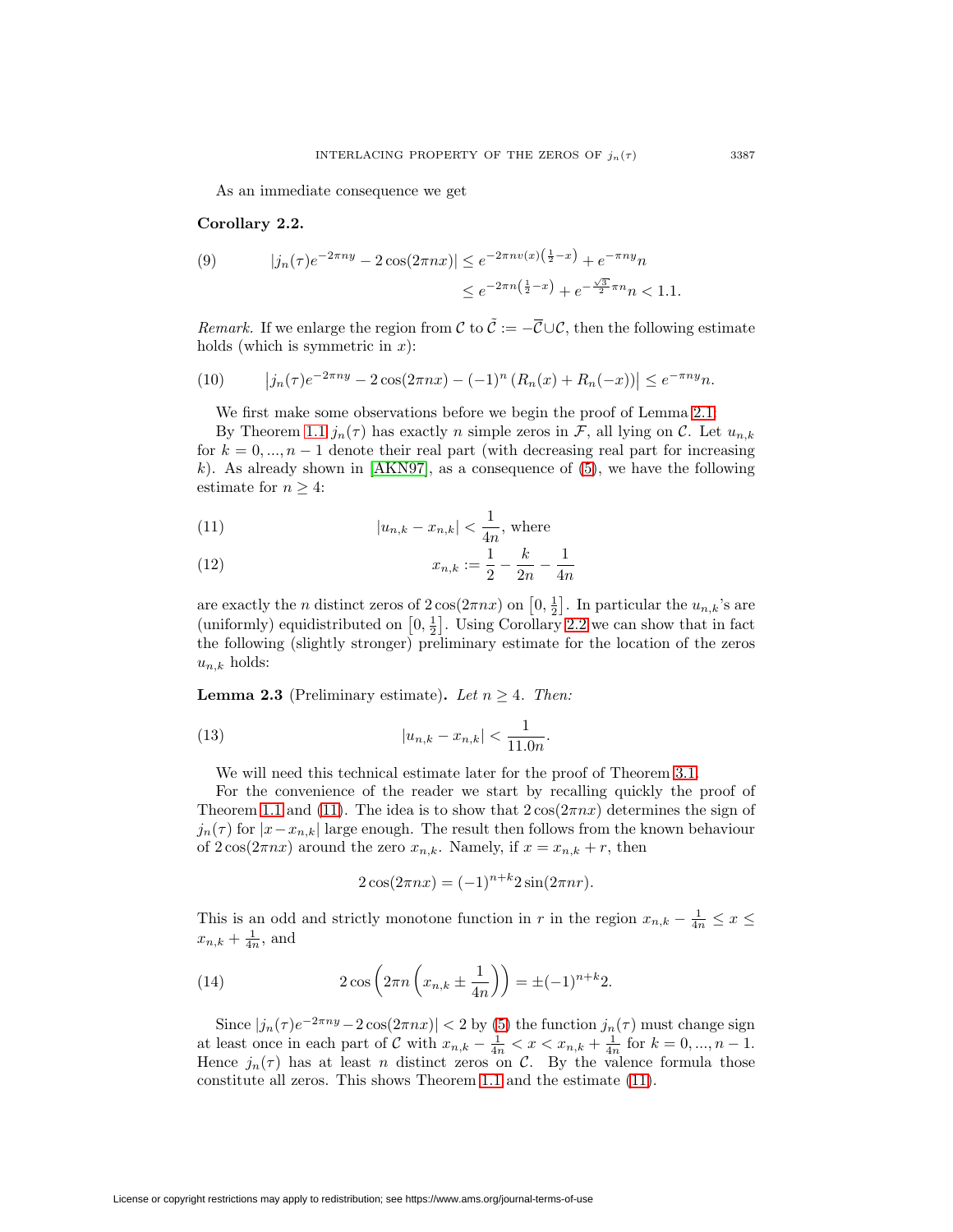To show [\(13\)](#page-2-2) we replace 2 on the right-hand side of [\(14\)](#page-2-3) by 1.1 and use Lemma [2.1](#page-1-2) instead of Lemma [1.2](#page-1-1) to get a slightly better estimate:

$$
\left|2\cos\left(2\pi n\left(x_{n,k}\pm\frac{1}{11.0n}\right)\right)\right| = 2\sin\left(\frac{2\pi}{11}\right) \ge 1.1
$$

$$
>\left|\underbrace{j_n(\tau)e^{-2\pi ny}}_{=0 \text{ for } x=u_{n,k}} - 2\cos(2\pi nu_{n,k})\right|
$$

$$
= |2\cos(2\pi nu_{n,k})|.
$$

Hence (by monotonicity) we indeed have  $|u_{n,k} - x_{n,k}| < \frac{1}{11.0n}$ .

*Proof of Lemma* [2.1](#page-1-2). We will mainly follow the proof of [\[AKN97\]](#page-11-2) for  $\tau \in \tilde{C}$  =  $-\overline{\mathcal{C}}\cup\mathcal{C}$ . In [\[AKN97\]](#page-11-2) only the case  $\tau\in\mathcal{C}$  is considered but most arguments extend to  $-\overline{\mathcal{C}}$ .

First some notation: For  $z \in \mathbb{H}$ , let  $z^*$  denote the unique Γ-equivalent z in F and let  $q_{\tau} := e^{2\pi i \tau}$ . From the Fourier series expansions we see that  $|j(\tau) - 744 - q^{-1}|$ is bounded on F. Let

<span id="page-3-1"></span>(15) 
$$
M = \max_{\tau \in \overline{\mathcal{F}}} |j(\tau) - 744 - q^{-1}| = \max_{\tau \in \mathbb{H}} |j(\tau) - 744 - q_{\tau^*}^{-1}|.
$$

 $M < 1335$  by [\[AKN97,](#page-11-2) pp. 95, 96].

If we directly apply the triangle inequality in the definition [\(2\)](#page-0-0) of  $j_n(\tau)$  we get the estimate

(16) 
$$
\left| j_n(\tau) - \sum_{A \in \mathcal{M}_n} q_{((A\tau)^*)}^{-1} \right| \leq \sum_{A \in \mathcal{M}_n} \left| j(A\tau) - 744 - q_{((A\tau)^*)}^{-1} \right|
$$
  

$$
\leq \sigma_1(n)M \leq n^2M,
$$

where  $\sigma_k(n) := \sum_{d|n} d^k$  is the usual divisor sum. This is a very good approximation of  $j_n(\tau)$ . Unfortunately it is hard to give an explicit description for the terms  $q_{((A\tau)^*)}^{-1}$  above. What we will do instead is to divide the sum over  $A \in \mathcal{M}_n$  into two parts:  $A \in \mathcal{M}_n$  such that  $a, d \in \{1, n\}, b \in \{0, \pm 1\}$  and the remaining part. For the terms of the first part we will give an explicit description of  $q_{((A\tau)^*)}^{-1}$ , and

for the remaining parts it is possible to give a good enough estimate for  $|q_{((A_7)^*)}^{-1}|$ . More precisely we divide the sum over  $A \in \mathcal{M}_n$  into six distinct pieces as follows:

$$
\mathcal{M}_n = \underbrace{\binom{n}{0} \binom{0}{1}}_{A_i} \cup \underbrace{\binom{1}{0} \binom{0}{n}}_{A_{ii}} \cup \underbrace{\binom{1}{0} \binom{1}{n}}_{A_{iii}^+} \cup \underbrace{\binom{1}{0} \binom{-1}{n}}_{A_{iv}^-} \cup \underbrace{\{A \in \mathcal{M}_n | a, d \neq 1, n\}}_{A_{iv}^-}
$$
\n
$$
\cup \underbrace{\left\{\binom{1}{0} \binom{b}{n}\right\}^2}_{A_v} \leq b \leq n - 2 \}.
$$

Here  $A_i$ ,  $A_{ii}$  and  $A_{iii}^{\pm}$  exactly constitute the first part and  $A_{iv}$ ,  $A_v$  the remaining part. By the triangle inequality we have

<span id="page-3-0"></span>(17) 
$$
\left| j_n(\tau) - \sum_{A \in A_i \cup A_{ii} \cup A_{iii}^{\pm}} q_{((A\tau)^*)}^{-1} \right| \leq 3M + \sum_{A \in A_{iv} \cup A_v} |j(A\tau) - 744|.
$$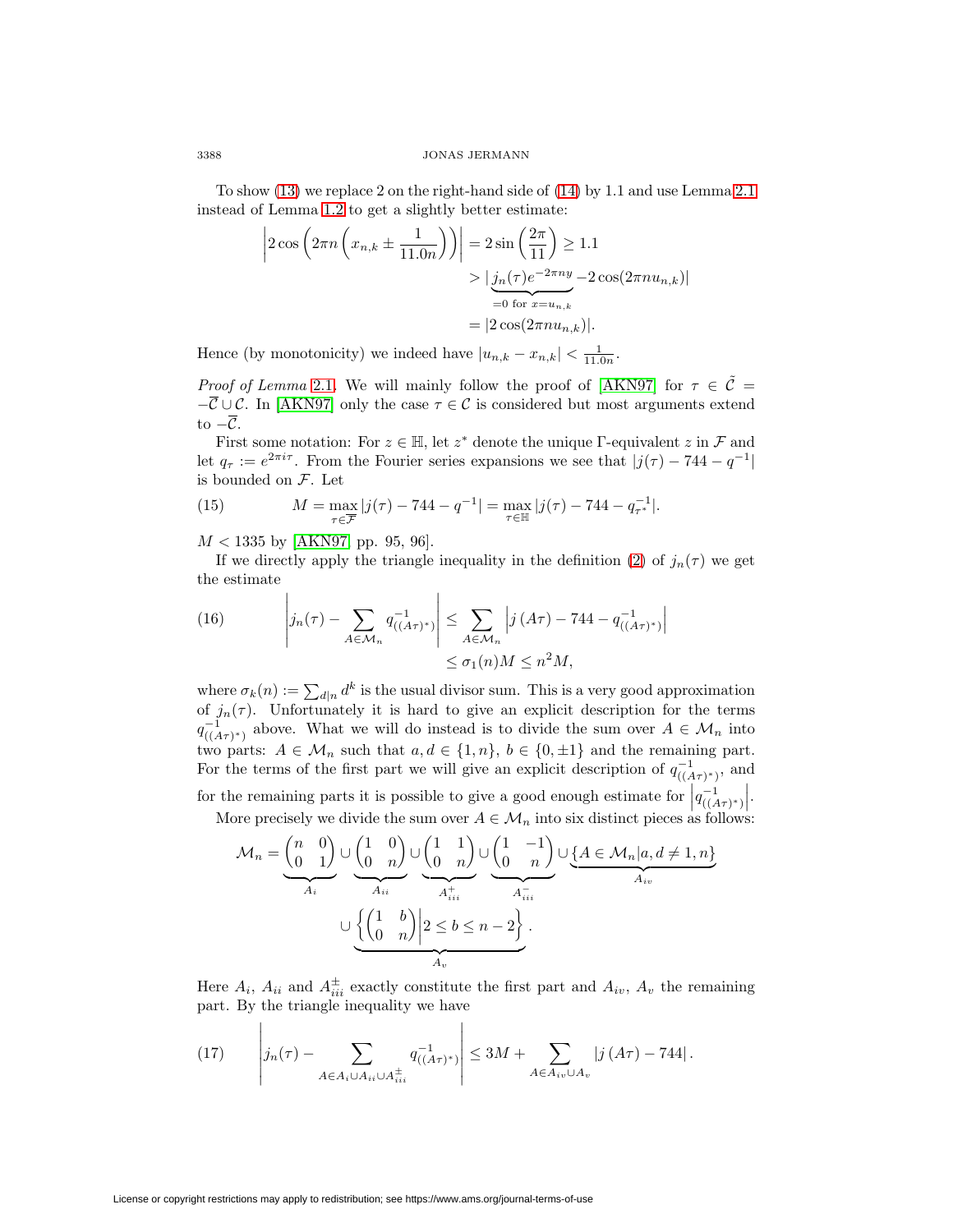The following lemma (essentially due to [\[AKN97\]](#page-11-2)) gives the required estimates for the sum on the right-hand side of [\(17\)](#page-3-0):

<span id="page-4-0"></span>**Lemma 2.4.** Let M be as in [\(15\)](#page-3-1), let  $n \geq 4$  and let  $\tau = x + iy \in \tilde{\mathcal{C}}$ . Then the following estimates hold:

<span id="page-4-1"></span>(18) 
$$
\left|\sum_{A\in A_{iv}} j(A\tau) - 744\right| \leq \sigma_1(n)e^{\frac{2\pi ny}{3}} + \sigma_1(n)M,
$$

<span id="page-4-2"></span>(19) 
$$
\left| \sum_{A \in A_v} j(A\tau) - 744 \right| \le (n-3)e^{\pi ny} + (n-3)M.
$$

Proof of Lemma [2.4](#page-4-0). The proof can essentially be found on p. 96 of [\[AKN97\]](#page-11-2). There it is given only for  $\tau \in \mathcal{C}$  but it can easily be extended to  $-\overline{\mathcal{C}}$ . We just give a very rough sketch here.

Let  $\tau \in \mathbb{H}$ ,  $z = A\tau = \frac{a\tau + b}{d}$ . From [\(15\)](#page-3-1) we get

(20) 
$$
|j(z) - 744 - q_{z^*}^{-1}| \le M
$$
,  $|j(z) - 744| \le e^{2\pi \Im(z^*)} + M$ ,

where  $z^* = Bz = \frac{\alpha z + \beta}{\gamma z + \delta}$  with  $B = B_z = \begin{pmatrix} \alpha & \beta \\ \gamma & \delta \end{pmatrix} \in \Gamma$  (with  $\gamma \ge 0$ ) and  $\Im(z^*) = \frac{ny}{L^2}$ with  $L = |\gamma a \tau + \gamma b + \delta d|$ .

In [\[AKN97\]](#page-11-2) it is shown that for  $A \in A_{iv}$ ,  $L \geq \sqrt{3}$  and for  $A \in A_{v}$ ,  $L \geq \sqrt{2}$ . This explains the corresponding exponents in the estimates [\(18\)](#page-4-1) and [\(19\)](#page-4-2). The factors  $\sigma_1(n)$  (resp.  $(n-3)$ ) are the number of terms in  $A_{iv}$  (resp.  $A_v$ ).

Note that if we restrict to  $\tau \in \mathcal{C}$  (resp.  $\tau \in -\overline{\mathcal{C}}$ ), then the estimate  $L \geq \sqrt{2}$  still holds for  $A \in A_{iii}^+$  (resp.  $A \in A_{iii}^-$ ) and we could include that case as one further term in [\(19\)](#page-4-2). This will actually be needed later to show why the estimate [\(10\)](#page-2-4) still holds if we drop the term corresponding to  $A_{iii}^+$  which gives us estimate [\(8\)](#page-1-4).  $\Box$  $\Box$ 

To prove estimates [\(10\)](#page-2-4) and [\(8\)](#page-1-4), first note that

<span id="page-4-3"></span>(21) 
$$
e^{-2\pi ny} \sum_{A \in A_i \cup A_{ii} \cup A_{iii}^{\pm}} q_{((A\tau)^*)}^{-1} = 2 \cos(2\pi nx) + (-1)^n (R_n(x) + R_n(-x)).
$$

To see this, we have

$$
A_i \tau = n\tau, \qquad A_{ii} \tau = \frac{\tau}{n}, \qquad A_{iii}^{\pm} \tau = \frac{\tau \mp 1}{n}.
$$

Since  $n\tau - (n\tau)^* \in \mathbb{Z}$  and  $-n\overline{\tau} - \left(\frac{\tau}{n}\right)^* = -\frac{n}{\tau} - \left(\frac{\tau}{n}\right)^* \in \mathbb{Z}$  we get

<span id="page-4-4"></span>(22) 
$$
q_{((A_i \tau)^*)}^{-1} = e^{-2\pi (n\tau)^*} = e^{-2\pi n\tau},
$$

<span id="page-4-5"></span>(23) 
$$
q_{((A_i i\tau)^*)}^{-1} = e^{-2\pi \left(\frac{\tau}{n}\right)^*} = e^{2\pi n \overline{\tau}}.
$$

License or copyright restrictions may apply to redistribution; see https://www.ams.org/journal-terms-of-use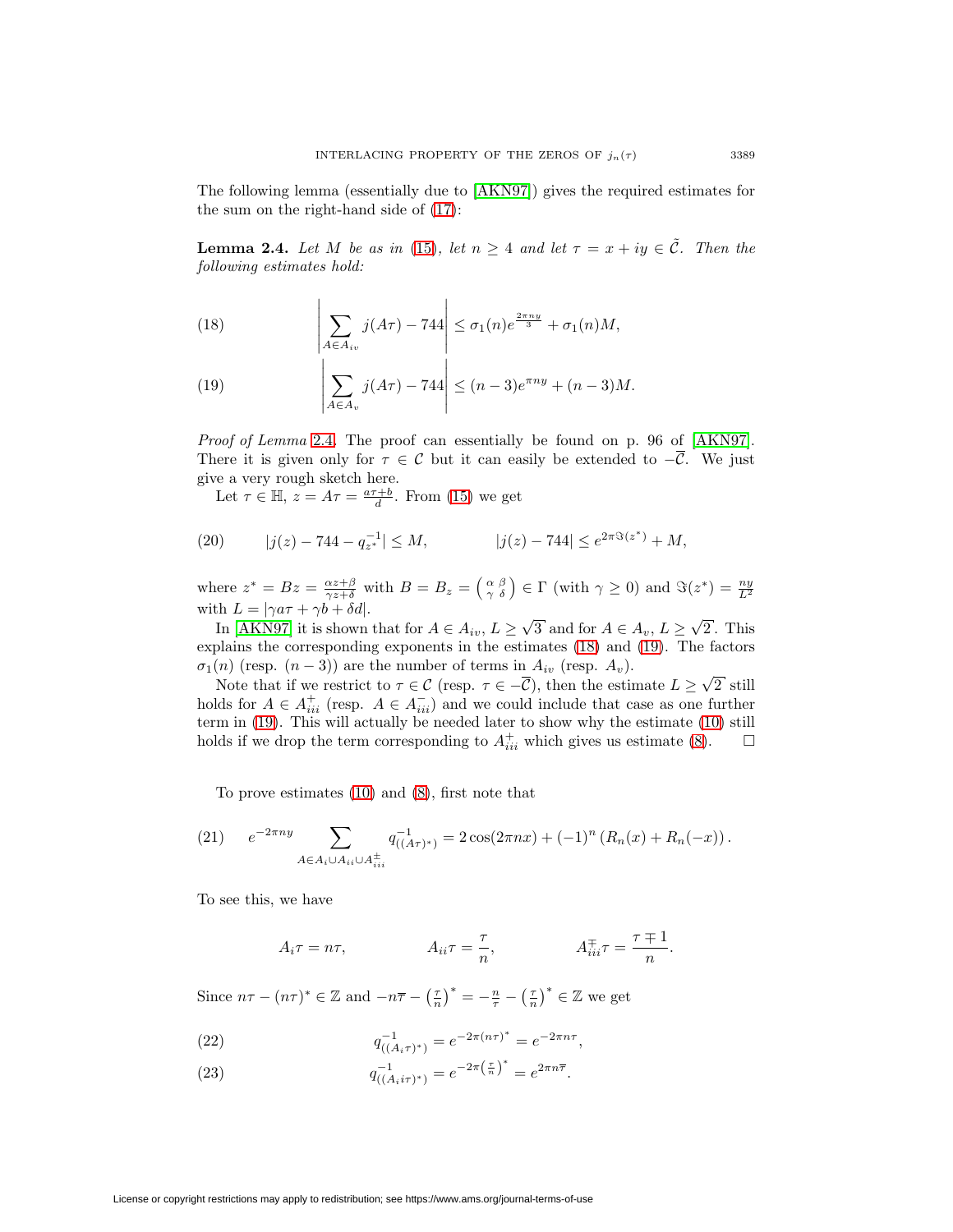Set  $B^{\mp} := \begin{pmatrix} \alpha & -1 \\ 1 & 0 \end{pmatrix} \in \Gamma$  with  $\alpha = \mp \frac{n}{2}$  if n is even and  $\alpha = \mp \frac{n}{2} + \frac{1}{2}$  if n is odd. Then we have

$$
B^{\pm}A_{iii}^{\mp}\tau = x' + iy' = \frac{\alpha \frac{\tau \mp 1}{n} - 1}{\frac{\tau \mp 1}{n}} = \alpha - n \frac{\overline{\tau} \mp 1}{|\tau \mp 1|^2}; \text{ hence:}
$$

$$
x' = \alpha - n \frac{x \pm 1}{(x \mp 1)^2 + y^2} = \alpha \pm \frac{n}{2} = \begin{cases} 0 & \text{if } n \text{ is even,} \\ \frac{1}{2} & \text{if } n \text{ is odd,} \end{cases}
$$

$$
y' = \frac{ny}{|\tau \mp 1|^2} \ge \frac{n\sqrt{3}}{4} > 1 \text{ (for } n \ge 3).
$$

$$
\exists x \in B^{\mp}A \exists x \in \mathcal{F} \text{ Note that } y \left(1 - \frac{1}{\sqrt{1 - x^2}}\right) = y(x) + x \left(\frac{1}{2} \pm x\right)
$$

So  $(A_{iii}^{\pm} \tau)^* = B^{\mp} A_{iii}^{\pm} \tau \in \mathcal{F}$ . Note that  $y\left(1 - \frac{1}{|\tau + 1|^2}\right)$  $= v(\pm x) \left(\frac{1}{2} \mp x\right)$ . Hence  $q_{(A_{iii}^{\mp}\tau)}^{-1}e^{-2\pi ny} = e^{-2\pi ix'}e^{-2\pi i \left(\frac{iny}{|\tau\mp1|^2}\right)}e^{-2\pi ny}$ (24)  $= (-1)^n e^{\left(\frac{2\pi n y}{|\tau+1|^2}\right)} e^{-2\pi n y} = (-1)^n R_n(\pm x).$ 

<span id="page-5-0"></span>Equation [\(21\)](#page-4-3) now follows from equations [\(22\)](#page-4-4) and [\(23\)](#page-4-5) divided by  $e^{2\pi ny}$  and by equation [\(24\)](#page-5-0).

By [\(21\)](#page-4-3), estimate [\(17\)](#page-3-0) and Lemma [2.4](#page-4-0) (divided by  $e^{2\pi ny}$ ) we get the following bound:

$$
\begin{split}\n\left|j_n(\tau)e^{-2\pi ny} - 2\cos(2\pi nx) - (-1)^n (R_n(x) + R_n(-x))\right| \\
&= e^{-2\pi ny} \left|j_n(\tau) - \sum_{A \in A_i \cup A_{ii} \cup A_{ii}^{\pm}} q_{((A\tau)^*)}^{-1}\right| \\
&\leq e^{-2\pi ny} \left(3M + \sum_{A \in A_{iv} \cup A_v} |j(A\tau) - 744|\right) \\
&\leq e^{-2\pi ny} \left(3M + \sigma_1(n)e^{\frac{2\pi ny}{3}} + \sigma_1(n)M + (n-3)e^{\pi ny} + (n-3)M\right) \\
&= e^{-\pi ny} (n-3) + e^{-\frac{4}{3}\pi ny} \sigma_1(n) + e^{-2\pi ny} (\sigma_1(n) + n + 1) M \\
&\leq e^{-\pi ny} n \text{ (for } n \geq 4).\n\end{split}
$$

This proves estimate [\(10\)](#page-2-4).

If we restrict ourselves to C (resp.  $-\overline{C}$ ) and drop the term  $R_n(-x)$  corresponding to  $A_{iii}^+$  (resp. if we drop the term  $R_n(x)$  corresponding to  $A_{iii}^-$ ) we can include  $A_{iii}^+$ (resp.  $A_{iii}^-$ ) as one further term in  $A_v$  (see the proof of Lemma [2.4\)](#page-4-0). In the end the same (final) estimate as above holds, which shows estimate [\(8\)](#page-1-4) and concludes the proof of Lemma [2.1.](#page-1-2)  $\Box$ 

# 3. INTERLACING PROPERTY OF ZEROS OF  $j_n(\tau)$

As a consequence of [\(11\)](#page-2-1) we have seen that  $j_n(\tau)$  has exactly n simple zeros in  $\mathcal F$ which all lie on C. Let  $u_{n,k}$  for  $k = 0, ..., n-1$  denote their real part (with decreasing real part for increasing  $k$ ). Lemma [2.3](#page-2-5) already gives a good (preliminary) estimate for their location. The main result of this paper is the following consequence of Lemma [2.1:](#page-1-2)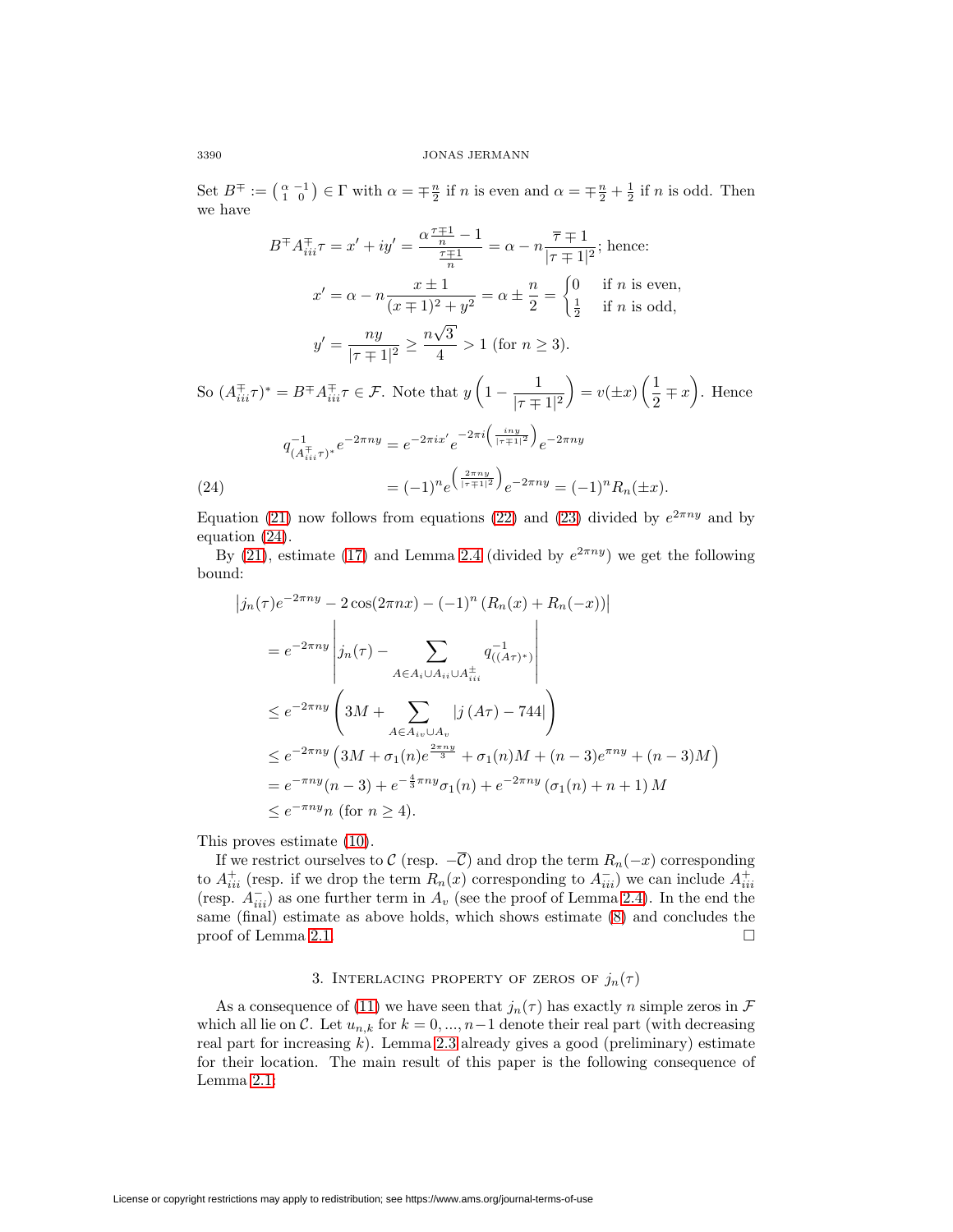<span id="page-6-0"></span>**Theorem 3.1.** The zeros of  $j_n(\tau)$  and  $j_{n+1}(\tau)$  on C interlace for  $n \geq 1$ . More precisely, for  $k = 0, ..., n - 1$  we have

<span id="page-6-1"></span>(25) 
$$
u_{n+1,k+1} \leq u_{n,k} \leq u_{n+1,k}.
$$

For  $n \geq 10$  the distance between two zeros as above is at least  $\frac{1}{20.0n(n+1)}$ .

*Remark.* The point of the superscripts  $(a)$ ,  $(b)$  is to facilitate a later reference.

*Proof of Theorem [3.1](#page-6-0).* We prove the theorem in two parts. For  $n \leq 10$  the statement can easily be checked manually. So to simplify calculation let  $n > 10$  from now on. We divide the interval  $\left[0, \frac{1}{2}\right]$  into two parts:

(26) Part 1: 
$$
\mathcal{P}_1 := \left\{ 0 \le x \le \frac{1}{2} - \frac{\log n}{5n} \right\}
$$
, then we have:  $k \ge \frac{\log n}{3}$ ;

(27) Part 2: 
$$
\mathcal{P}_2 := \left\{ \frac{1}{2} - \frac{\log n}{2n} \le x \le \frac{1}{2} \right\}
$$
, then we have:  $k \le \log n$ ,

where the given (numerical) range of  $k$  in the two cases above follows from the original estimate and a simple calculation. First note that the intersection  $\mathcal{P}_1 \cap \mathcal{P}_2$ has length

$$
\frac{1}{2} - \frac{\log n}{5n} - \frac{1}{2} + \frac{\log n}{2n} \ge \frac{3\log 10}{10} \frac{1}{n} > \frac{1}{2n} + \frac{2}{11.0n}.
$$

Therefore by Lemma [2.3](#page-2-5) and the simple upper bound from Lemma [3.2,](#page-6-2) stated below,  $\mathcal{P}_1 \cap \mathcal{P}_2$  contains at least 2 zeros. So Theorem [3.1](#page-6-0) follows if we can show the interlacing properties  $(a)$  and  $(b)$  in each individual part. To this end we will need several (technical) lemmata whose proofs we postpone to the last section.

In Part 1 we approximate  $j_n(\tau) e^{-2\pi ny}$  by  $2\cos(2\pi nx)$ . First note:

<span id="page-6-2"></span>**Lemma 3.2.** The zeros of  $2\cos(2\pi nx)$  for  $x \in [0, \frac{1}{2}]$  interlace; i.e., for  $k =$  $0, \ldots, n - 1$ :

(a) 
$$
\frac{1}{2n} \ge x_{n,k} - x_{n+1,k+1} = \frac{2(n - (k+1)) + 1}{4n(n+1)} \ge \frac{1}{4n(n+1)},
$$
  
(b)  $\frac{1}{2n} \ge x_{n+1,k} - x_{n,k} = \frac{2k+1}{4n(n+1)} \ge \frac{1}{4n(n+1)}.$ 

For Part 1 the approximation by  $2\cos(2\pi nx)$  is good enough to transfer this property to the zeros of  $j_n(\tau)$ . For this we need the following lemma:

<span id="page-6-3"></span>**Lemma 3.3.** For  $k \ge \frac{\log n}{3}$  (in particular for Part 1):

(28) 
$$
|u_{n,k} - x_{n,k}| < \frac{1}{10.0n(n+1)}.
$$

For  $x \in \mathcal{P}_1$ , Lemmas [3.2](#page-6-2) and [3.3](#page-6-3) imply [\(25\)](#page-6-1) and the bound

$$
u_{n,k} - u_{n+1,k+1} \ge x_{n,k} - x_{n+1,k+1} - |u_{n,k} - x_{n,k}| - |u_{n+1,k+1} - x_{n+1,k+1}|
$$
  
> 
$$
\frac{1}{4n(n+1)} - 2\frac{1}{10.0n(n+1)} \ge \frac{1}{20.0n(n+1)},
$$
  

$$
u_{n+1,k} - u_{n,k}, \ge ... > \frac{1}{20.0n(n+1)},
$$

which finishes the proof of Theorem [3.1](#page-6-0) for  $x \in \mathcal{P}_1$ . For  $x \in \mathcal{P}_2$ , the approximation by  $2\cos(2\pi nx)$  is not good enough anymore since the summand  $(-1)^n R_n(x)$  from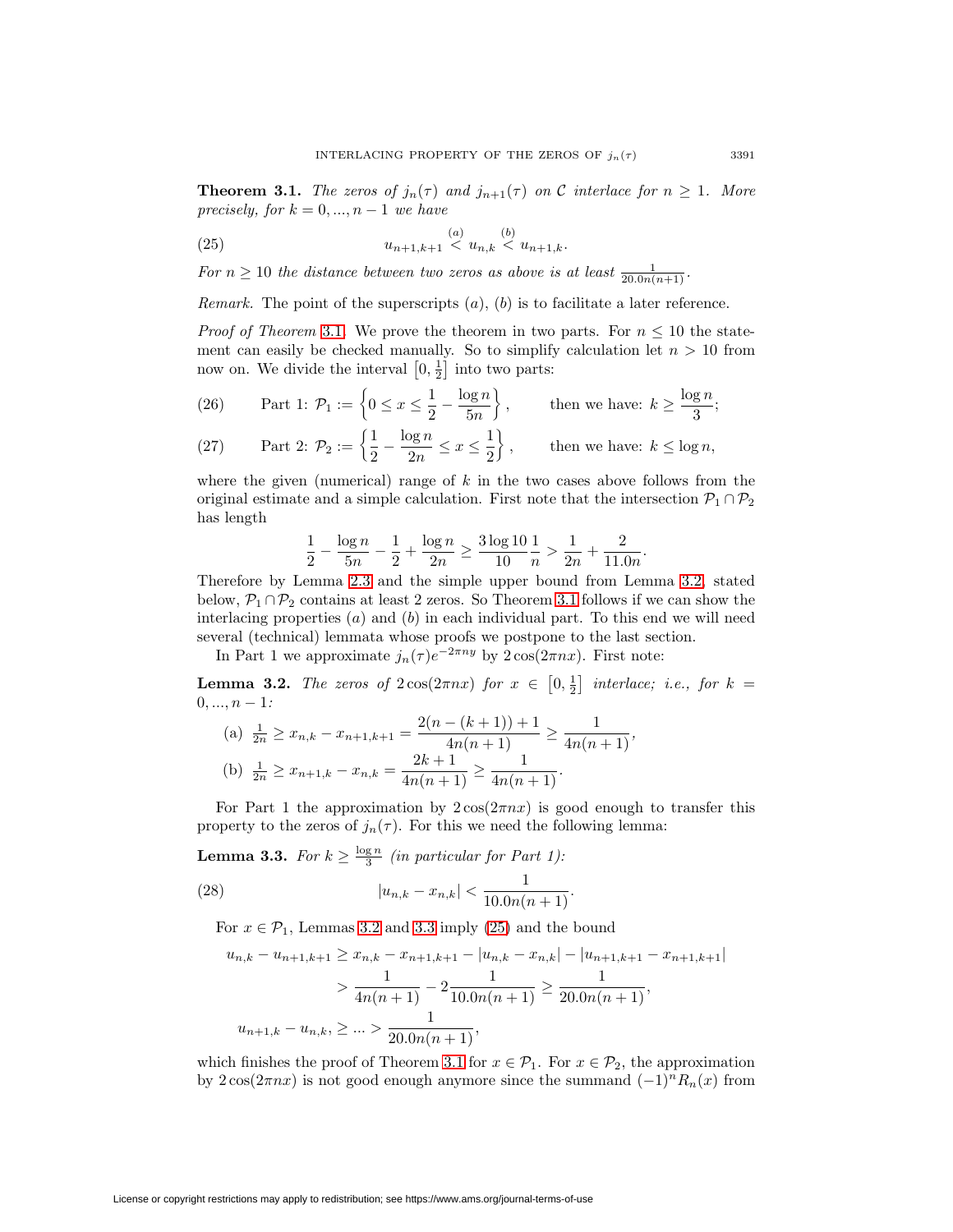Lemma [2.1](#page-1-2) becomes significant for x close to  $\frac{1}{2}$ . It causes a *shift* of the zeros of  $2\cos(2\pi nx)$ , which is inherited by the zeros of  $j_n(\tau) e^{-2\pi ny}$ . The additional term  $R_n(x)$  is rather complicated but since x is close to  $\frac{1}{2}$ , i.e.  $x \in \mathcal{P}_2$ , we can approximate  $j_n(\tau) e^{-2\pi ny}$  (resp.  $R_n(x)$ ) by the following (simpler) functions:

(29) 
$$
f_n(x) := 2\cos(2\pi nx) + (-1)^n Q_n(x), \text{ where}
$$

(30) 
$$
Q_n(x) := e^{-2\pi n\sqrt{3}\left(\frac{1}{2} - x\right)}.
$$

Let  $\hat{x}_{n,k}$  denote the zero of  $f_n(x)$  around  $x_{n,k}$  (there is clearly at most one zero around  $x_{n,k}$ ). The idea of the proof is to show that the zeros of  $f_n$  and  $f_{n+1}$ interlace with a certain bound and that the distance of the zeros of  $f_n$  to the zeros of  $g_n$  (resp. to the zeros of  $j_n$ ) is small enough to maintain a positive bound. For this we need the following three lemmata:

<span id="page-7-2"></span>**Lemma 3.4.** Let  $k \leq \log n$ . The zeros  $\hat{x}_{n,k}$  are of the form

$$
\hat{x}_{n,k} = x_{n,k} + \frac{w_k}{n}, \text{ where } w_k \text{ is independent of } n \text{ and satisfies } \left| \frac{w_k}{n} \right| \le \frac{1}{12n}.
$$

<span id="page-7-0"></span>**Lemma 3.5.** The zeros of  $f_n(x)$  for  $x \in \mathcal{P}_2$  interlace. For  $k \leq \log n$ :

(a) 
$$
\hat{x}_{n,k} - \hat{x}_{n+1,k+1} > \frac{1}{7.0n}
$$
,  
\n(b)  $\hat{x}_{n+1,k} - \hat{x}_{n,k} > \frac{1}{6n(n+1)}$ .

<span id="page-7-1"></span>**Lemma 3.6.** For  $k \leq \log n$  (in particular for Part 2),

(31) 
$$
|u_{n,k} - \hat{x}_{n,k}| < \frac{1}{20.0n(n+1)}.
$$

For  $x \in \mathcal{P}_2$ , Lemmas [3.5](#page-7-0) and [3.6](#page-7-1) imply [\(25\)](#page-6-1) and the bound

$$
|u_{n,k} - u_{n+1,k+1}| > \frac{1}{8.0n}, \quad |u_{n+1,k} - u_{n,k}| > \frac{9.0}{10.0n(n+1)},
$$

which finishes the proof of Theorem [3.1](#page-6-0) for  $x \in \mathcal{P}_2$ , resp. for all  $x \in [0, \frac{1}{2}]$  $\Box$ 

## 4. Proofs of Lemmata [3.2](#page-6-2)–[3.6](#page-7-1)

The proof of Lemma [3.2](#page-6-2) is an elementary calculation and is left to the reader.

*Proof of Lemma* [3.3](#page-6-3). By contradiction we assume  $\frac{1}{4n} > |u_{n,k} - x_{n,k}| \ge \frac{1}{10.0n(n+1)}$ , where the first estimate is the original estimate. We then have

$$
|2\cos(2\pi nu_{n,k})| \ge 2\sin\left(\frac{2\pi n}{10.0n(n+1)}\right) \ge \frac{4\pi}{10.0(n+1)} - \frac{8\pi^3}{3000(n+1)^3} > \frac{3\pi}{10.0n}.
$$

On the other hand if we apply Corollary [2.2](#page-2-0) for  $x = u_{n,k}$  (which is a zero of  $j_n(\tau)$ ) and if we use  $k \geq \frac{\log n}{3}$ , the following holds (for  $n \geq 10$ ):

$$
|2\cos(2\pi nu_{n,k})| \le e^{-\pi k} + e^{-\pi n \frac{\sqrt{3}}{2}} n \le n^{-\frac{\pi}{3}} + e^{-\pi n \frac{\sqrt{3}}{2}} n < \frac{3\pi}{10.0n}.
$$
\nThis gives a contradiction. Hence

\n
$$
|u_{n,k} - x_{n,k}| < \frac{1}{10.0n(n+1)}.
$$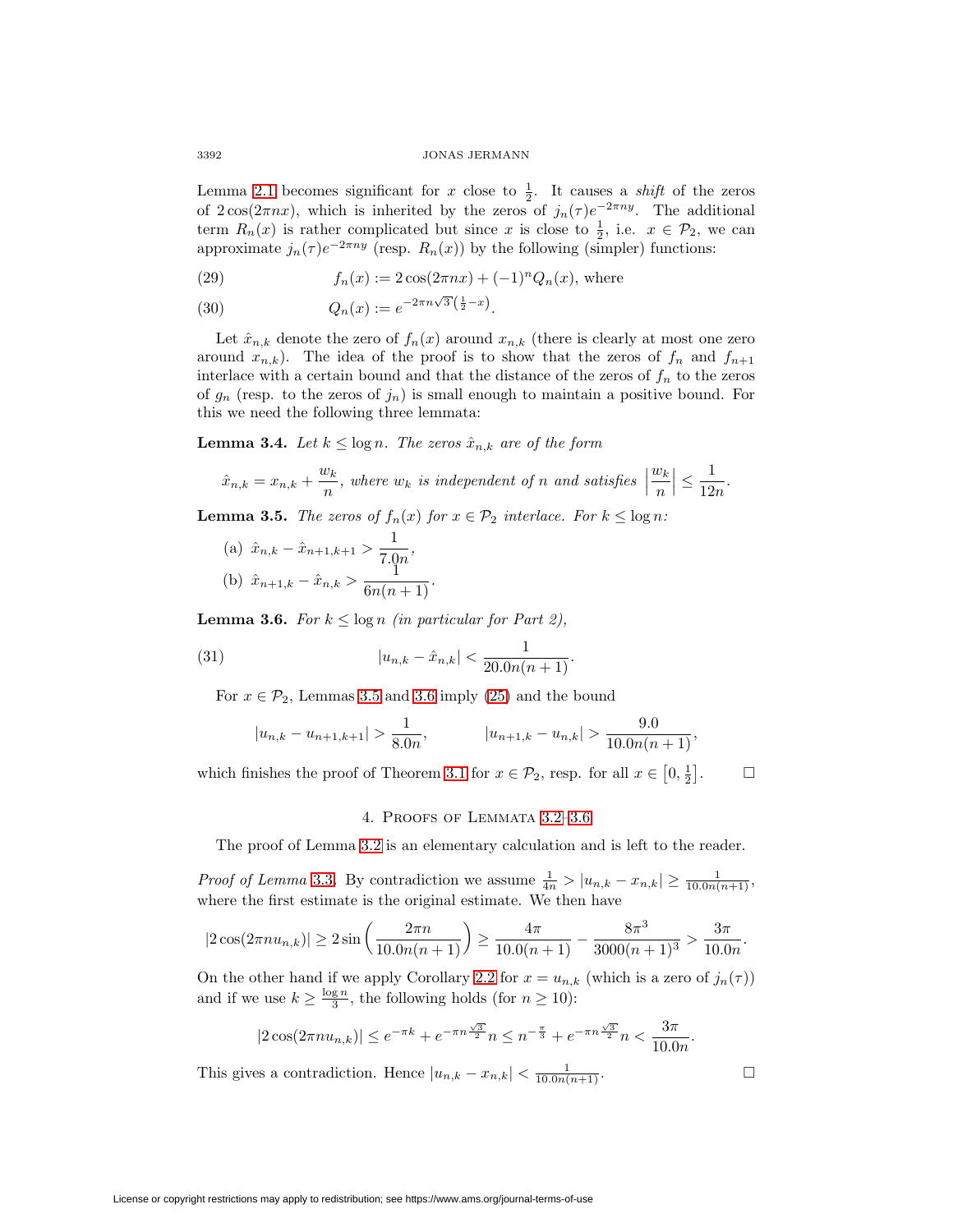*Proof of Lemma* [3.4](#page-7-2). We use the parametrization  $x = x_{n,k} + \frac{w}{n}$ . Then

$$
2\cos(2\pi nx) = (-1)^{n+k} 2\sin(2\pi w)
$$

$$
Q_n(x) = e^{-\pi\sqrt{3}(k+\frac{1}{2}-2w)}.
$$

From this we see that  $(-1)^n f_n(x)$  is independent of n, so any zero is of the form  $x_{n,k} + \frac{w_k}{n}$  as claimed. The estimate for  $w_k$  is obtained as in the proof of [\(11\)](#page-2-1) and Lemma [2.3:](#page-2-5)

$$
\left|2\cos\left(2\pi n\left(x_{n,k}\pm\frac{1}{12n}\right)\right)\right|=1>|Q_n(\hat{x}_{n,k})|.
$$

So  $f_n(x)$  must change its sign in  $x_{n,k} - \frac{1}{12n} < x < x_{n,k} + \frac{1}{12n}$  for  $k \le \log n$ .  $\Box$  $\Box$ 

*Proof of Lemma* [3.5](#page-7-0). For (the trivial) property  $(a)$  we use property  $(a)$  from Lem-ma [3.2](#page-6-2) together with the assumption  $k \leq \log n$  and the estimate from Lemma [3.4:](#page-7-2)

$$
\hat{x}_{n,k} - \hat{x}_{n+1,k+1} = x_{n,k} - x_{n+1,k+1} + \frac{w_k}{n} - \frac{w_k}{n+1} \ge \frac{2(n - (k+1)) + 1}{4n(n+1)} - \frac{1}{6n}
$$

$$
\ge \frac{\frac{10}{22} \left( 1 - \frac{\log 10}{10} - \frac{1}{20} \right) - \frac{1}{6}}{n} \ge \frac{1}{7.0n}.
$$

For property  $(b)$  we use property  $(b)$  from Lemma [3.2](#page-6-2) and Lemma [3.4:](#page-7-2)

$$
\hat{x}_{n+1,k} - \hat{x}_{n,k} = x_{n+1,k} - x_{n,k} - w_k \left( \frac{1}{n} - \frac{1}{n+1} \right)
$$
  
\n
$$
\geq \frac{1}{4n(n+1)} - \frac{1}{12} \frac{1}{n(n+1)} = \frac{1}{6n(n+1)}.
$$

It remains to prove Lemma [3.6.](#page-7-1) This part is rather long and technical compared to its content. It is also the part of the proof where Lemma [2.1](#page-1-2) is used instead of Corollary [2.2.](#page-2-0)

Proof of Lemma [3.6](#page-7-1). Define, resp. recall, the following functions:

(32) 
$$
g_n(x) := 2 \cos(2\pi nx) + (-1)^n R_n(x),
$$

$$
R_n(x) = e^{-2\pi n v(x) \left(\frac{1}{2} - x\right)},
$$

$$
v(x) = \sqrt{\frac{1+x}{1-x}} \in [1, \sqrt{3}].
$$

Let  $\tilde{x}_{n,k}$  denote the zero of  $g_n(x)$  around  $x_{n,k}$  (there is clearly at most one zero around  $x_{n,k}$ ). We need the following technical bounds, whose proof we postpone to the end.

Let  $k \leq \log n$ . The sign of the moving direction of the zeros is determined by the parity of  $k$  as follows:

<span id="page-8-0"></span>(33) 
$$
\frac{1}{11.0n} > (-1)^k (x_{n,k} - u_{n,k}) > 0,
$$

<span id="page-8-1"></span>(34) 
$$
\frac{1}{12n} > (-1)^k (x_{n,k} - \tilde{x}_{n,k}) > (-1)^k (x_{n,k} - \hat{x}_{n,k}) > 0.
$$

License or copyright restrictions may apply to redistribution; see https://www.ams.org/journal-terms-of-use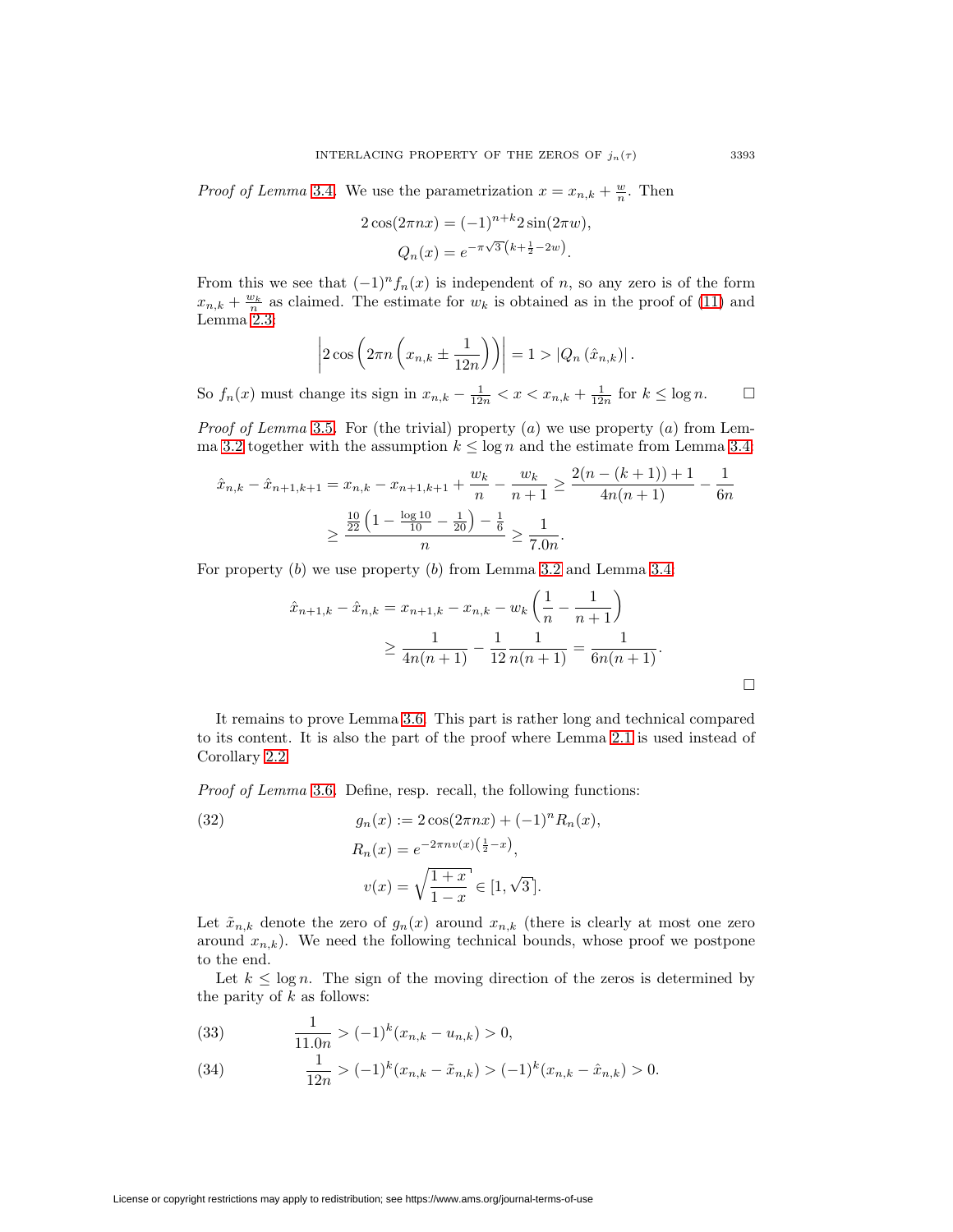If moreover  $|x - x_{n,k}| \leq \frac{1}{4n}$ , then

<span id="page-9-2"></span>(35) 
$$
0 \le \sqrt{3} - v(x) \le \frac{2}{\sqrt{3}} \frac{k+1}{n},
$$

<span id="page-9-3"></span>(36) 
$$
0 \le R_n(x) - Q_n(x) = g_n(x) - f_n(x) < \frac{2.2}{n}.
$$

We will use these technical results to prove the following bounds (for  $k \leq \log n$ ):

<span id="page-9-0"></span>(37) 
$$
|\tilde{x}_{n,k} - \hat{x}_{n,k}| < \frac{1}{20.6n(n+1)},
$$

<span id="page-9-1"></span>(38) 
$$
|u_{n,k} - \tilde{x}_{n,k}| < \frac{e^{-\pi ny}}{8.0}.
$$

Lemma [3.6](#page-7-1) follows from inequalities [\(37\)](#page-9-0) and [\(38\)](#page-9-1).  $\Box$ 

Proof of inequalities [\(33\)](#page-8-0) to [\(38\)](#page-9-1). With absolute values the estimates (33) and the first inequality from [\(34\)](#page-8-1) follow from Lemma [2.3](#page-2-5) and by the same arguments as in the proof of Lemma [3.4](#page-7-2) for  $R_n(x)$  instead of  $Q_n(x)$ . Using  $0 < Q_n(x) \le R_n(x)$ and monotonicity the second inequality from [\(34\)](#page-8-1) follows (with absolute values). For the signs in both estimates first note that since  $k \leq \log n$  we can assume  $x \geq x_{10,2} - \frac{1}{110} > 0.36$  for all relevant x. In this case we have

$$
R_n(x) \ge Q_n(x) \ge e^{-20\pi\sqrt{3}\left(\frac{1}{2} - 0.36\right)} > e^{-2\pi ny}n.
$$

So terms  $R_n(x)$ , resp.  $Q_n(x)$ , dominate the remaining error term. So the sign of the moving direction of the zeros is determined by the sign in front of  $R_n(x)$ , resp.  $Q_n(x)$ , around  $x_{n,k}$ , which is equal to  $(-1)^k$ . This gives [\(33\)](#page-8-0). The signs in [\(34\)](#page-8-1) follow by similar arguments (in that case there is not even an error term present). This proves inequalities [\(33\)](#page-8-0) and [\(34\)](#page-8-1).

By the assumptions we have  $\frac{k}{2n} \leq \frac{1}{2} - x \leq \frac{k+1}{2n}$ . So

$$
0 \le \frac{\sqrt{3} - v(x)}{\sqrt{3}} \le 1 - \frac{1}{\sqrt{3}} \sqrt{\frac{\frac{3}{2} - (\frac{1}{2} - x)}{\frac{1}{2} + (\frac{1}{2} - x)}} \le 1 - \sqrt{\frac{1 - \frac{k+1}{3n}}{1 + \frac{k+1}{n}}}
$$
  

$$
\le 1 - (1 - \frac{k+1}{6n})(1 - \frac{k+1}{2n}) \le \frac{2}{3} \frac{(k+1)}{n}.
$$

This proves inequality [\(35\)](#page-9-2), which in turn gives

$$
0 \le R_n(x) - Q_n(x) = e^{-2\pi n\sqrt{3}\left(\frac{1}{2} - x\right)} \left(e^{2\pi n\left(\sqrt{3} - v(x)\right)\left(\frac{1}{2} - x\right)} - 1\right)
$$
  

$$
\le e^{-\pi\sqrt{3}k} \left(e^{\pi \frac{2}{3}\frac{(k+1)^2}{n}} - 1\right) \le e^{\pi \frac{2}{3}\frac{1}{n}} - 1 \le \pi \frac{2}{3}\frac{1}{n} \left(\frac{e^{\pi \frac{2}{3}\frac{1}{10}} - 1}{\pi \frac{2}{3}\frac{1}{10}}\right) < \frac{2.2}{n}.
$$

Here we used the fact that  $k + 1$  is small compared to n (we have  $k + 1 < \log n$ ) with  $n \geq 10$ , so the contribution of this exponential term remains insignificant in  $\overline{P_2}$  compared to  $e^{-\pi\sqrt{3}k}$ . Hence the third expression becomes maximal for  $k = 0$ . This proves equation [\(36\)](#page-9-3).

Let  $v_{n,k}$  be defined by  $\tilde{x}_{n,k} = \tilde{x}_{n,k} + \frac{v_{n,k}}{n} = x_{n,k} + \frac{w_k + v_{n,k}}{n}$ . To show [\(37\)](#page-9-0) it remains to show that  $|v_{n,k}| \leq \frac{1}{15.3n}$ . By inequality [\(34\)](#page-8-1) we have  $|v_{n,k}|, |w_k|, |w_k +$  $|v_{n,k}| \leq \frac{1}{12}$ . We use equation [\(36\)](#page-9-3) for  $x = \tilde{x}_{n,k}$ , divide  $f_n(\tilde{x}_{n,k})$  into three parts and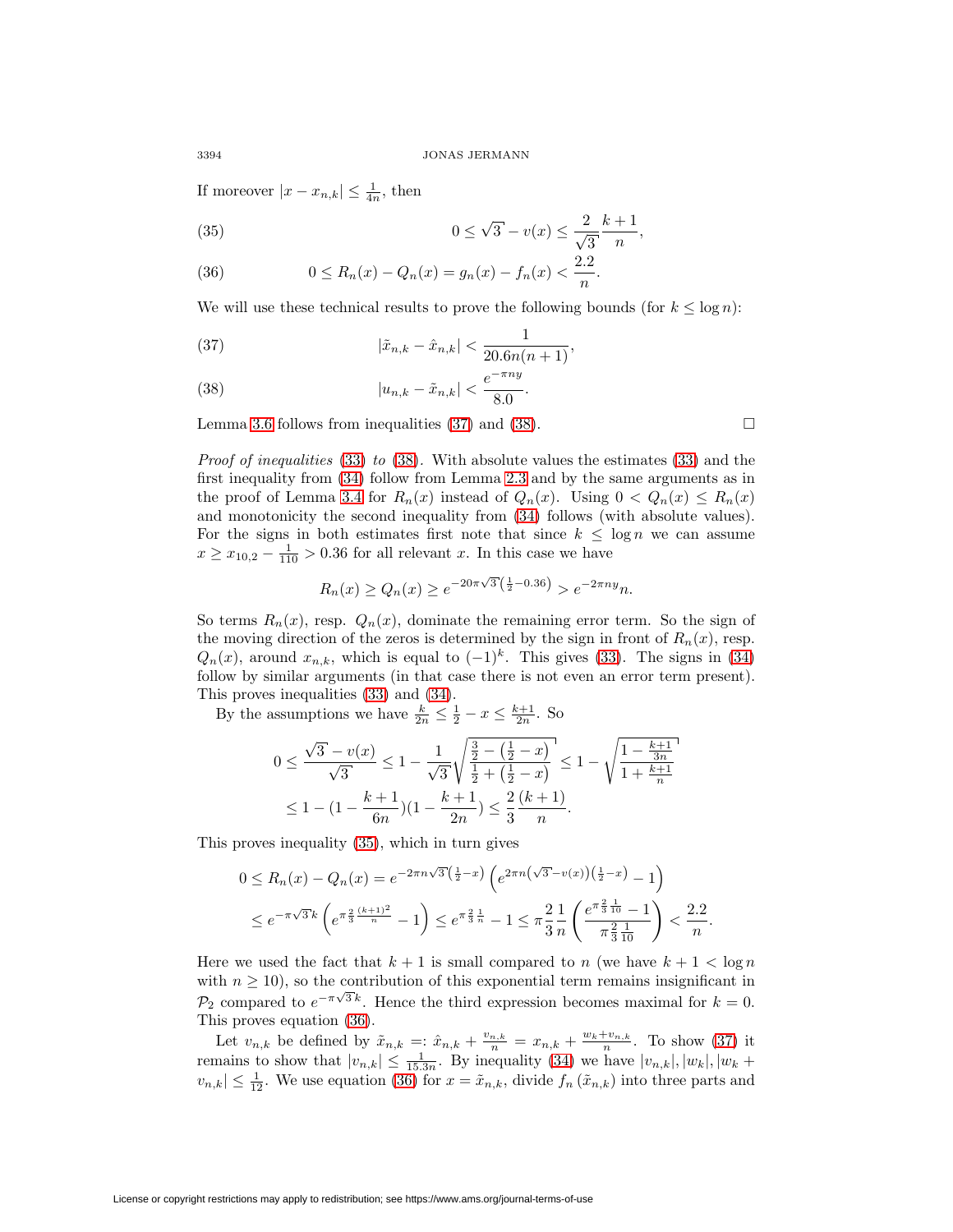use the mean value theorem for  $2\sin(2\pi w)$ :

$$
\frac{2.2}{n} \ge |f_n(\tilde{x}_{n,k})| = |2\sin(2\pi(w_k + v_{n,k})) + (-1)^k e^{-\pi\sqrt{3}(k + \frac{1}{2} - 2(w_k + v_{n,k}))}|
$$
  
\n
$$
= \left| \left( \frac{2\sin(2\pi(w_k + v_{n,k})) - 2\sin(2\pi w_k)}{2\pi v_{n,k}} \right) 2\pi v_{n,k} + \frac{2\sin(2\pi w_k) + (-1)^k e^{-\pi\sqrt{3}(k + \frac{1}{2} - 2w_k)}}{-f_n(\hat{x}_{n,k}) = 0}
$$
  
\n
$$
-(-1)^k e^{-\pi\sqrt{3}(k + \frac{1}{2} - 2w_k)} (e^{2\pi\sqrt{3}v_{n,k}} - 1) \right|
$$
  
\n
$$
\ge (4\pi \cos\left(\frac{2\pi}{12}\right) 2\pi |v_{n,k}| - (e^{2\pi\sqrt{3}|v_{n,k}|} - 1)
$$
  
\n
$$
\ge 4\sqrt{3}\pi^2 |v_{n,k}| - 2\pi\sqrt{3}1.63|v_{n,k}| \ge 50.0|u_{n,k}|,
$$

where at the end we used  $e^x - 1 \le \frac{e^{x_m}-1}{x_m}x \le 1.63x$  with  $x = 2\pi\sqrt{3}|v_{n,k}|$  and  $x_m = \frac{2\pi\sqrt{3}}{12}$  (a maximal bound). Hence  $|u_{n,k}| \leq \frac{2.2}{50.0n} < \frac{1}{20.6(n+1)}$ . This proves inequality [\(37\)](#page-9-0).

It remains to show inequality [\(38\)](#page-9-1): Let  $x = x_{n,k} + \frac{w}{n}$  with  $|w| \leq \frac{1}{11}$ . Note that  $\tilde{x}_{n,k}$  and  $u_{n,k}$  both satisfy this by inequalities [\(33\)](#page-8-0) and [\(34\)](#page-8-1). We first need an estimate for the minimum of the absolute value of the derivative of  $g_n(x)$  in this region, denoted by  $m$ . A direct calculation using the usual assumptions and estimates shows:

$$
(-1)^{(n+k)} g'_n(x) = n \left( 4\pi \cos(2\pi w) + (-1)^k \left( \frac{1+2x-2x^2}{(1-x)\sqrt{1-x^2}} \right) \pi R_n(x) \right)
$$
  
\n
$$
\ge n \left( 4\pi \cos \left( \frac{2\pi}{11} \right) - 2\sqrt{3} \pi R_n \left( x_{n,k} + \frac{1}{11.0n} \right) \right)
$$
  
\n
$$
\ge n \left( 4\pi \cos \left( \frac{2\pi}{11} \right) - 2\sqrt{3} \pi e^{-\pi \left( \sqrt{3} - \frac{2}{10\sqrt{3}} \right) \left( \frac{1}{2} - \frac{2}{11} \right)} \right) \ge 8.0n.
$$

So  $m \geq 8.0n$ . The calculation also shows that the sign of  $g'_n(x)$  is equal to  $(-1)^{(n+k)}$ . Now let  $x = \tilde{x}_{n,k} + r$  with  $|r| \leq \frac{1}{11}$ . Then  $|g_n(x)| \geq m|r|$  and  $(-1)^{(n+k)}g_n(x)$  is positive iff  $r > 0$ . We now apply Lemma [2.1:](#page-1-2) Choose x (resp. r) such that  $8.0|r| \geq e^{-\pi ny}$  holds. Then we have

$$
|g_n(x)| \ge m|r| \ge 8.0n|r| \ge e^{-\pi ny}n \ge |j_n(x)e^{-2\pi ny} - g_n(x)|.
$$

Then  $j_n(x)$  has the same sign as  $g_n(x)$  and since  $(-1)^{(n+k)}g_n(x)$  is positive iff  $r > 0$ we have that  $g_n(x)$  switches its sign for  $r > 0$ , so  $u_{n,k} \in [\tilde{x}_{n,k} - |r|, \tilde{x}_{n,k} + |r|]$ . By choosing  $r = |r| = \frac{e^{-\pi ny}n}{8.0n}$  (as small as possible) we get  $|u_{n,k}-\tilde{x}_{n,k}| \le r \le \frac{e^{-\pi ny}}{8.0}$ .  $\Box$ 

## Acknowledgements

The author thanks Prof. Ö. Imamoglu and the Swiss National Science Foundation (Project No. 132514) for supporting this research.

License or copyright restrictions may apply to redistribution; see https://www.ams.org/journal-terms-of-use